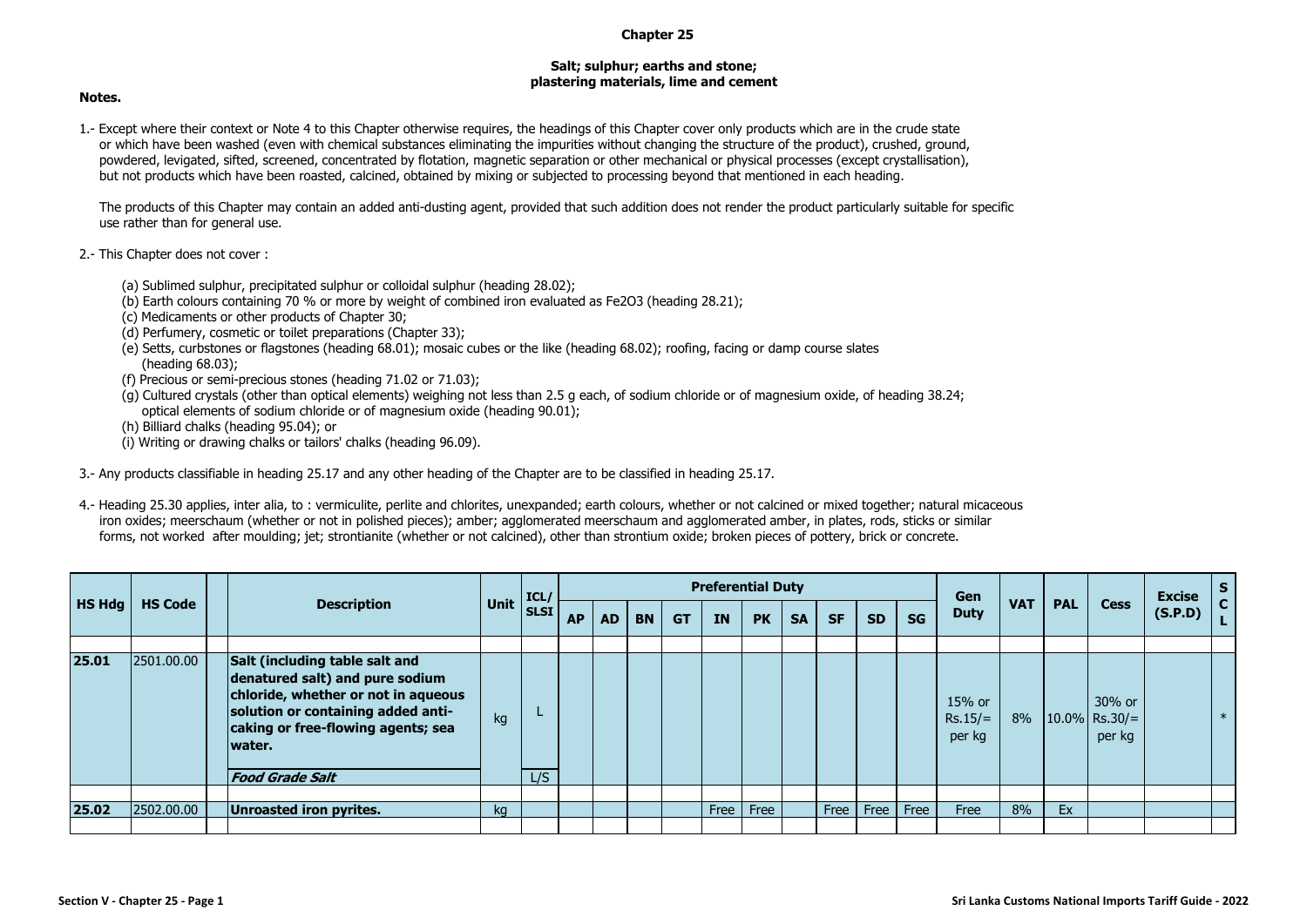|               |                |                                                                                                                                                                                                    |      | ICL/        |           |           |           |           | <b>Preferential Duty</b> |           |           |           |           |           | Gen         |            |            |             | <b>Excise</b> | ${\sf s}$          |
|---------------|----------------|----------------------------------------------------------------------------------------------------------------------------------------------------------------------------------------------------|------|-------------|-----------|-----------|-----------|-----------|--------------------------|-----------|-----------|-----------|-----------|-----------|-------------|------------|------------|-------------|---------------|--------------------|
| <b>HS Hdg</b> | <b>HS Code</b> | <b>Description</b>                                                                                                                                                                                 | Unit | <b>SLSI</b> | <b>AP</b> | <b>AD</b> | <b>BN</b> | <b>GT</b> | <b>IN</b>                | <b>PK</b> | <b>SA</b> | <b>SF</b> | <b>SD</b> | <b>SG</b> | <b>Duty</b> | <b>VAT</b> | <b>PAL</b> | <b>Cess</b> | (S.P.D)       | $\mathbf{C}$<br>L. |
| 25.03         | 2503.00.00     | Sulphur of all kinds, other than<br>sublimed sulphur, precipitated<br>sulphur and colloidal sulphur.                                                                                               | kg   |             |           |           |           |           | Free                     | Free      |           | Free      | Free      | Free      | Free        | 8%         | 10.0%      |             |               |                    |
| 25.04         |                |                                                                                                                                                                                                    |      |             |           |           |           |           |                          |           |           |           |           |           |             |            |            |             |               |                    |
|               |                | Natural graphite.                                                                                                                                                                                  |      |             |           |           |           |           |                          |           |           |           |           |           |             |            |            |             |               |                    |
|               | 2504.10        | In powder or in flakes :                                                                                                                                                                           |      |             |           |           |           |           |                          |           |           |           |           |           |             |            |            |             |               |                    |
|               | 2504.10.10     | Waste                                                                                                                                                                                              | ka   |             |           |           |           |           | Free                     | Free      |           | 5%        | 4.5%      |           | 10%         | 8%         | 10.0%      |             |               |                    |
|               | 2504.10.90     | Other                                                                                                                                                                                              | ka   |             |           |           |           |           | Free                     | Free      |           | 5%        | 4.5%      |           | 10%         | 8%         | 10.0%      |             |               |                    |
|               | 2504.90        | Other:                                                                                                                                                                                             |      |             |           |           |           |           |                          |           |           |           |           |           |             |            |            |             |               |                    |
|               | 2504.90.10     | Waste                                                                                                                                                                                              | kg   |             |           |           |           |           | Free                     | Free      |           | 5%        | 4.5%      |           | 10%         | 8%         | 10.0%      |             |               |                    |
|               | 2504.90.90     | Other                                                                                                                                                                                              | kg   |             |           |           |           |           | Free                     | Free      |           | $5\%$     | 4.5%      |           | 10%         | 8%         | Ex         |             |               |                    |
|               |                |                                                                                                                                                                                                    |      |             |           |           |           |           |                          |           |           |           |           |           |             |            |            |             |               |                    |
| 25.05         |                | Natural sands of all kinds, whether or<br>not coloured, other than metal<br>bearing sands of Chapter 26.                                                                                           |      |             |           |           |           |           |                          |           |           |           |           |           |             |            |            |             |               |                    |
|               |                |                                                                                                                                                                                                    |      |             |           |           |           |           |                          |           |           |           |           |           |             |            |            |             |               |                    |
|               | 2505.10        | Silica sands and quartz sands :                                                                                                                                                                    |      |             |           |           |           |           |                          |           |           |           |           |           |             |            |            |             |               |                    |
|               | 2505.10.10     | Waste                                                                                                                                                                                              | kg   |             |           |           |           |           | Free                     | Free      |           | 5%        | 4.5%      |           | 10%         | 8%         | Ex         |             |               |                    |
|               |                | Other:                                                                                                                                                                                             |      |             |           |           |           |           |                          |           |           |           |           |           |             |            |            |             |               |                    |
|               | 2505.10.91     | Silica sands and quartz sands from rivers                                                                                                                                                          | kg   |             |           |           |           |           | Free                     | Free      |           | 5%        | 4.5%      | Free      | Free        | 8%         | Ex         |             |               |                    |
|               | 2505.10.99     | <b>Other</b>                                                                                                                                                                                       | kg   |             |           |           |           |           | Free                     | Free      |           | 5%        | 4.5%      | Free      | Free        | 8%         | 10.0%      |             |               |                    |
|               | 2505.90.00     | Other                                                                                                                                                                                              | ka   |             |           |           |           |           | Free                     | Free      |           | 5%        | 4.5%      | Free      | Free        | 8%         | 10.0%      |             |               |                    |
| 25.06         |                | Quartz (other than natural sands);<br>quartzite, whether or not roughly<br>trimmed or merely cut, by sawing or<br>otherwise, into blocks or slabs of a<br>rectangular (including square)<br>shape. |      |             |           |           |           |           |                          |           |           |           |           |           |             |            |            |             |               |                    |
|               | 2506.10        | Quartz:                                                                                                                                                                                            |      |             |           |           |           |           |                          |           |           |           |           |           |             |            |            |             |               |                    |
|               | 2506.10.10     | Raw vein quartz                                                                                                                                                                                    | kg   |             |           |           |           |           | Free                     | Free      |           | 5%        | 4.5%      |           | 10%         | 8%         | 10.0%      |             |               |                    |
|               | 2506.10.90     | Value added vein quartz                                                                                                                                                                            | ka   |             |           |           |           |           | Free                     | Free      |           | $5\%$     | 4.5%      |           | 10%         | 8%         | 10.0%      |             |               |                    |
|               | 2506.20.00     | Quartzite                                                                                                                                                                                          | ka   |             |           |           |           |           | Free                     | Free      |           | $5\%$     | 4.5%      |           | 10%         | 8%         | 10.0%      |             |               |                    |
|               |                |                                                                                                                                                                                                    |      |             |           |           |           |           |                          |           |           |           |           |           |             |            |            |             |               |                    |
| 25.07         | 2507.00.00     | Kaolin and other kaolinic clays,<br>whether or not calcined.                                                                                                                                       | kg   |             |           |           |           |           | Free                     | Free      |           | Free      | Free      | Free      | Free        | 8%         | 10.0%      |             |               |                    |
|               |                |                                                                                                                                                                                                    |      |             |           |           |           |           |                          |           |           |           |           |           |             |            |            |             |               |                    |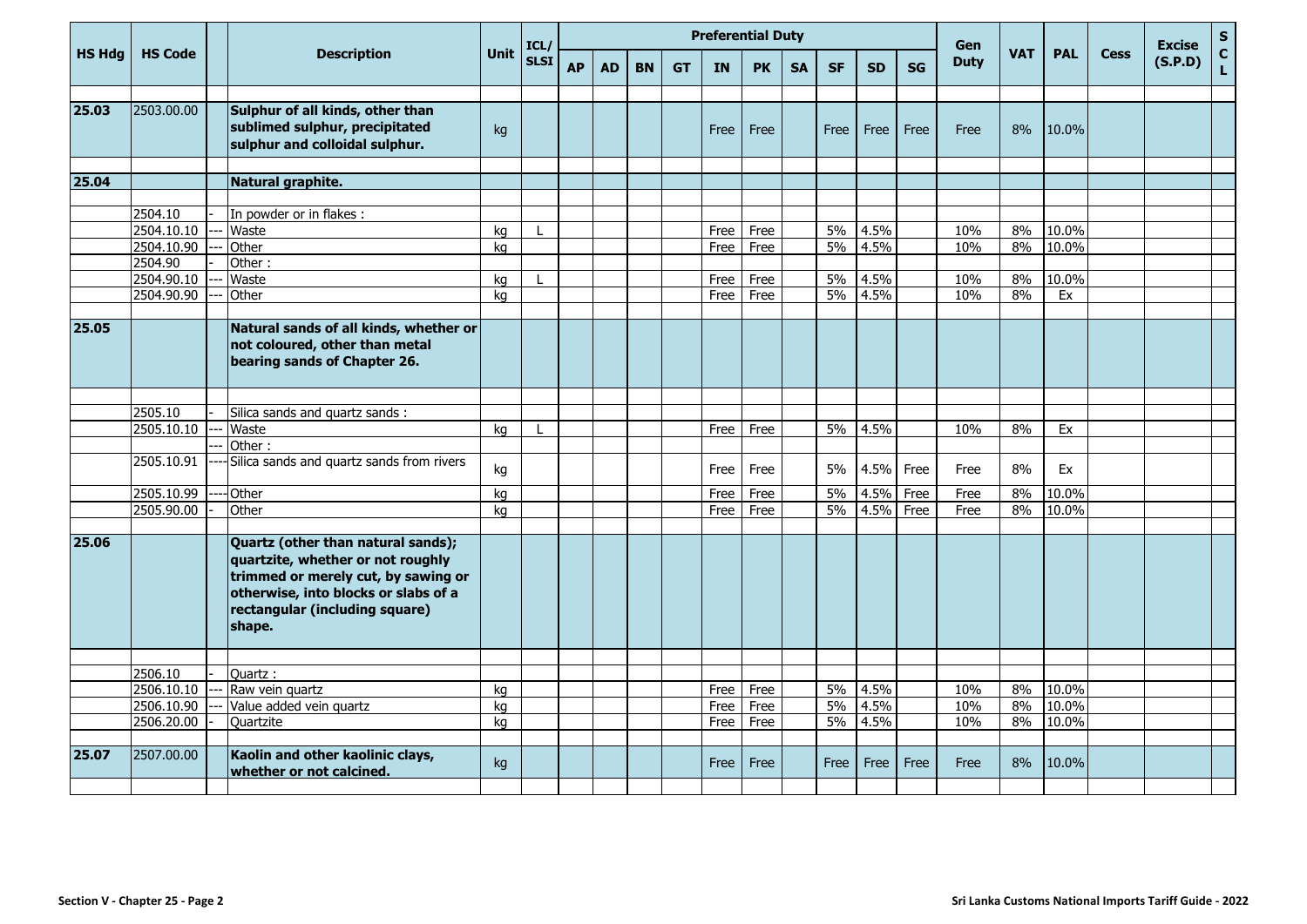|        |                |                                                                                                                                                                                            |      | ICL/        |           |           |           |           | <b>Preferential Duty</b> |           |           |           |           |           | Gen         |            |            |             | <b>Excise</b> | S                  |
|--------|----------------|--------------------------------------------------------------------------------------------------------------------------------------------------------------------------------------------|------|-------------|-----------|-----------|-----------|-----------|--------------------------|-----------|-----------|-----------|-----------|-----------|-------------|------------|------------|-------------|---------------|--------------------|
| HS Hdg | <b>HS Code</b> | <b>Description</b>                                                                                                                                                                         | Unit | <b>SLSI</b> | <b>AP</b> | <b>AD</b> | <b>BN</b> | <b>GT</b> | <b>IN</b>                | <b>PK</b> | <b>SA</b> | <b>SF</b> | <b>SD</b> | <b>SG</b> | <b>Duty</b> | <b>VAT</b> | <b>PAL</b> | <b>Cess</b> | (S.P.D)       | $\mathbf{C}$<br>L. |
| 25.08  |                | Other clays (not including expanded<br>clays of heading 68.06), and alusite,<br>kyanite and sillimanite, whether or<br>not calcined; mullite; chamotte or<br>dinas earths $(+)$ .          |      |             |           |           |           |           |                          |           |           |           |           |           |             |            |            |             |               |                    |
|        |                |                                                                                                                                                                                            |      |             |           |           |           |           |                          |           |           |           |           |           |             |            |            |             |               |                    |
|        | 2508.10.00     | Bentonite                                                                                                                                                                                  | kq   |             |           |           |           |           | Free                     | Free      |           | Free      | Free      | Free      | Free        | 8%         | 10.0%      |             |               |                    |
|        | 2508.30.00     | Fire-clay                                                                                                                                                                                  | kg   |             |           |           |           |           | Free                     | Free      |           | Free      | Free      | Free      | Free        | 8%         | 10.0%      |             |               |                    |
|        | 2508.40.00     | Other clays                                                                                                                                                                                | kg   |             |           |           |           |           | Free                     | Free      |           | Free      | Free      | Free      | Free        | 8%         | 10.0%      |             |               |                    |
|        | 2508.50.00     | Andalusite, kyanite and sillimanite                                                                                                                                                        | kg   |             |           |           |           |           | Free                     | Free      |           | Free      | Free      | Free      | Free        | 8%         | Ex         |             |               |                    |
|        | 2508.60.00     | Mullite                                                                                                                                                                                    | kg   |             |           |           |           |           | Free                     | Free      |           | Free      | Free      | Free      | Free        | 8%         | Ex         |             |               |                    |
|        | 2508.70.00     | Chamotte or dinas earths                                                                                                                                                                   | kg   |             |           |           |           |           | Free                     | Free      |           | Free      | Free      | Free      | Free        | 8%         | Ex         |             |               |                    |
| 25.09  | 2509.00.00     | Chalk.                                                                                                                                                                                     |      |             |           |           |           |           |                          | Free      |           |           |           | Free      |             | 8%         | $10.0\%$   |             |               |                    |
|        |                |                                                                                                                                                                                            | ka   |             |           |           |           |           | Free                     |           |           | Free      | Free      |           | Free        |            |            |             |               |                    |
| 25.10  |                | Natural calcium phosphates, natural<br>aluminium calcium phosphates and<br>phosphatic chalk.                                                                                               |      |             |           |           |           |           |                          |           |           |           |           |           |             |            |            |             |               |                    |
|        |                |                                                                                                                                                                                            |      |             |           |           |           |           |                          |           |           |           |           |           |             |            |            |             |               |                    |
|        | 2510.10        | Unground:                                                                                                                                                                                  |      |             |           |           |           |           |                          |           |           |           |           |           |             |            |            |             |               |                    |
|        | 2510.10.10     | Rock phosphate                                                                                                                                                                             | kg   |             |           |           |           | Free      | Free                     | Free      |           | Free      | Free      | Free      | Free        | 8%         | 10.0%      |             |               |                    |
|        | 2510.10.90     | Other                                                                                                                                                                                      | ka   |             |           |           |           | Free      | Free                     | Free      |           | Free      | Free      | Free      | Free        | 8%         | 10.0%      |             |               |                    |
|        | 2510.20        | Ground:                                                                                                                                                                                    |      |             |           |           |           |           |                          |           |           |           |           |           |             |            |            |             |               |                    |
|        | 2510.20.10     | Rock phosphate                                                                                                                                                                             | kg   |             |           |           |           | Free      | Free                     | Free      |           | Free      | Free      | Free      | Free        | 8%         | 10.0%      |             |               |                    |
|        | 2510.20.90     | Other                                                                                                                                                                                      | kg   |             |           |           |           | Free      | Free                     | Free      |           | Free      | Free      | Free      | Free        | 8%         | Ex         |             |               |                    |
| 25.11  |                | Natural barium sulphate (barytes);<br>natural barium carbonate<br>(witherite), whether or not calcined,<br>other than barium oxide of heading<br>28.16.                                    |      |             |           |           |           |           |                          |           |           |           |           |           |             |            |            |             |               |                    |
|        |                |                                                                                                                                                                                            |      |             |           |           |           |           |                          |           |           |           |           |           |             |            |            |             |               |                    |
|        | 2511.10.00     | Natural barium sulphate (barytes)                                                                                                                                                          | kg   |             |           |           |           |           | Free                     | Free      |           | Free      | Free      | Free      | Free        | 8%         | Ex         |             |               |                    |
|        | 2511.20.00     | Natural barium carbonate (witherite)                                                                                                                                                       | kg   |             |           |           |           |           | Free                     | Free      |           | Free      | Free      | Free      | Free        | 8%         | 10.0%      |             |               |                    |
| 25.12  | 2512.00.00     | Siliceous fossil meals (for example,<br>kieselguhr, tripolite and diatomite)<br>and similar siliceous earths, whether<br>or not calcined, of an apparent<br>specific gravity of 1 or less. | kg   |             |           |           |           |           | Free                     | Free      |           | Free      | Free      | Free      | Free        | 8%         | 10.0%      |             |               |                    |
|        |                |                                                                                                                                                                                            |      |             |           |           |           |           |                          |           |           |           |           |           |             |            |            |             |               |                    |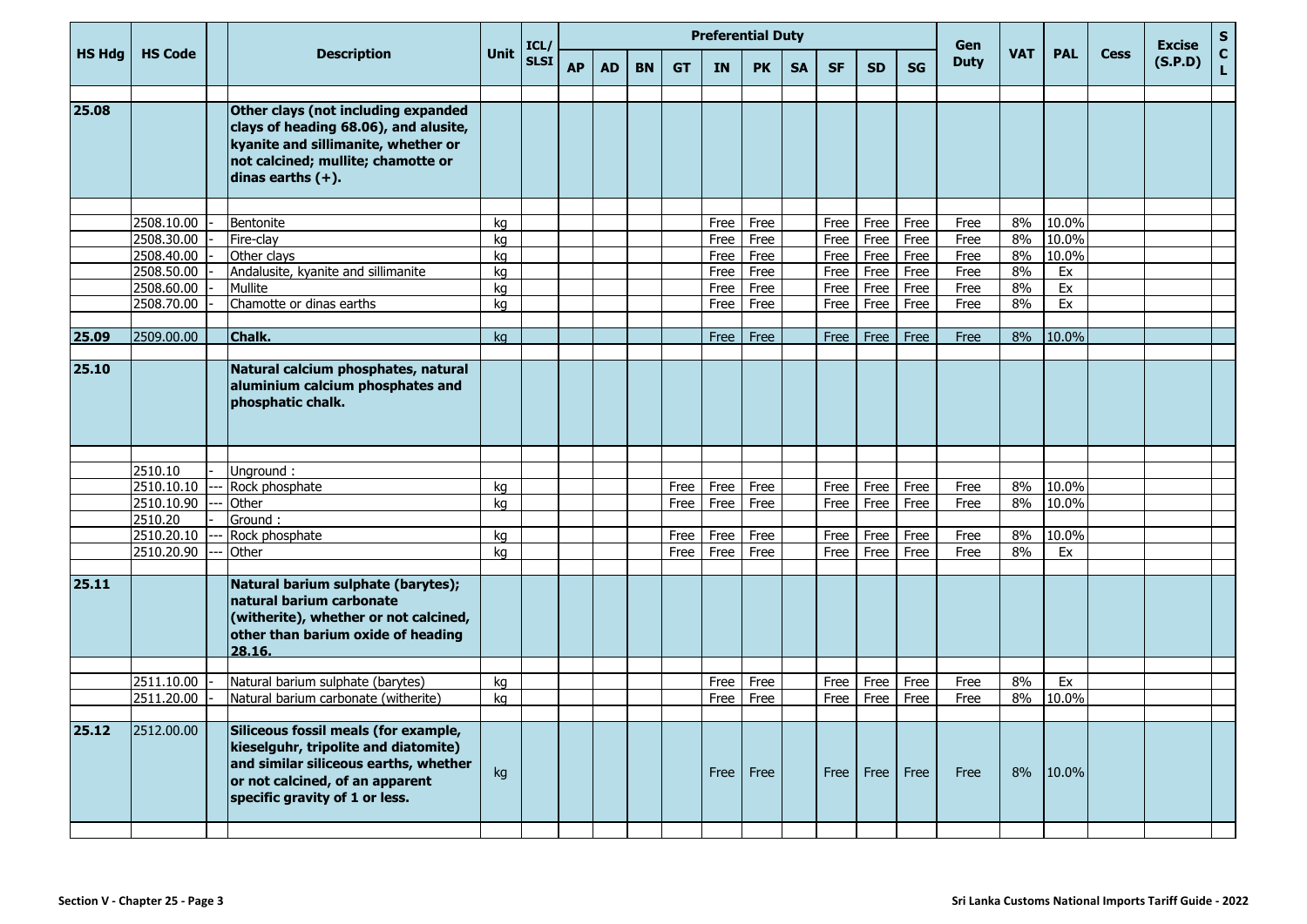|               |                |                                                                                                                                                                                                                                                                                                           | <b>Preferential Duty</b><br>ICL/<br>Unit |             |           |           |           |           |           |           |           |           |           |      | Gen         |            |            |             | <b>Excise</b> | S                 |
|---------------|----------------|-----------------------------------------------------------------------------------------------------------------------------------------------------------------------------------------------------------------------------------------------------------------------------------------------------------|------------------------------------------|-------------|-----------|-----------|-----------|-----------|-----------|-----------|-----------|-----------|-----------|------|-------------|------------|------------|-------------|---------------|-------------------|
| <b>HS Hdg</b> | <b>HS Code</b> | <b>Description</b>                                                                                                                                                                                                                                                                                        |                                          | <b>SLSI</b> | <b>AP</b> | <b>AD</b> | <b>BN</b> | <b>GT</b> | <b>IN</b> | <b>PK</b> | <b>SA</b> | <b>SF</b> | <b>SD</b> | SG   | <b>Duty</b> | <b>VAT</b> | <b>PAL</b> | <b>Cess</b> | (S.P.D)       | $\mathbf{C}$<br>L |
|               |                |                                                                                                                                                                                                                                                                                                           |                                          |             |           |           |           |           |           |           |           |           |           |      |             |            |            |             |               |                   |
| 25.13         |                | Pumice stone; emery; natural<br>corundum, natural garnet and other<br>natural abrasives, whether or not<br>heat-treated.                                                                                                                                                                                  |                                          |             |           |           |           |           |           |           |           |           |           |      |             |            |            |             |               |                   |
|               | 2513.10.00     | Pumice stone                                                                                                                                                                                                                                                                                              | kg                                       |             |           |           |           |           | Free      | Free      |           | Free      | Free      | Free | Free        | 8%         | 10.0%      |             |               |                   |
|               | 2513.20.00     | Emery, natural corundum, natural garnet<br>and other natural abrasives                                                                                                                                                                                                                                    | kg                                       |             |           |           |           |           | Free      | Free      |           | Free      | Free      | Free | Free        | 8%         | 10.0%      |             |               |                   |
| 25.14         | 2514.00        | Slate, whether or not roughly<br>trimmed or merely cut, by sawing or<br>otherwise, into blocks or slabs of a<br>rectangular (including square) shape                                                                                                                                                      |                                          |             |           |           |           |           |           |           |           |           |           |      |             |            |            |             |               |                   |
|               |                |                                                                                                                                                                                                                                                                                                           |                                          |             |           |           |           |           |           |           |           |           |           |      |             |            |            |             |               |                   |
|               | 2514.00.10     | Waste                                                                                                                                                                                                                                                                                                     | kg                                       |             |           |           |           |           | Free      | Free      |           | Free      | Free      | Free | Free        | 8%         | 10.0%      |             |               |                   |
|               | 2514.00.90     | Other                                                                                                                                                                                                                                                                                                     | kg                                       |             |           |           |           |           | Free      | Free      |           | Free      | Free      | Free | Free        | 8%         | 10.0%      |             |               |                   |
| 25.15         |                | Marble, travertine, ecaussine and<br>other calcareous monumental or<br>building stone of an apparent specific<br>gravity of 2.5 or more, and alabaster,<br>whether or not roughly trimmed or<br>merely cut, by sawing or otherwise,<br>into blocks or slabs of a rectangular<br>(including square) shape. |                                          |             |           |           |           |           |           |           |           |           |           |      |             |            |            |             |               |                   |
|               |                | Marble and travertine :                                                                                                                                                                                                                                                                                   |                                          |             |           |           |           |           |           |           |           |           |           |      |             |            |            |             |               |                   |
|               | 2515.11.00     | Crude or roughly trimmed                                                                                                                                                                                                                                                                                  | kg                                       | <b>TS</b>   |           |           |           |           | Free      | Free      |           | 5%        | 4.5%      |      | 10%         | 8%         | Ex         |             |               |                   |
|               | 2515.12.00     | Merely cut, by sawing or otherwise, into<br>blocks or slabs of a rectangular (including<br>square) shape                                                                                                                                                                                                  | kg                                       | <b>TS</b>   |           |           |           |           | Free      | Free      |           | 5%        | 4.5%      |      | 10%         | 8%         | 10.0%      |             |               |                   |
|               | 2515.20.00     | Ecaussine and other calcareous<br>monumental or building stone; alabaster                                                                                                                                                                                                                                 | kg                                       |             |           |           |           |           | Free      | Free      |           | 5%        | 4.5%      |      | 10%         | 8%         | Ex         |             |               |                   |
|               |                |                                                                                                                                                                                                                                                                                                           |                                          |             |           |           |           |           |           |           |           |           |           |      |             |            |            |             |               |                   |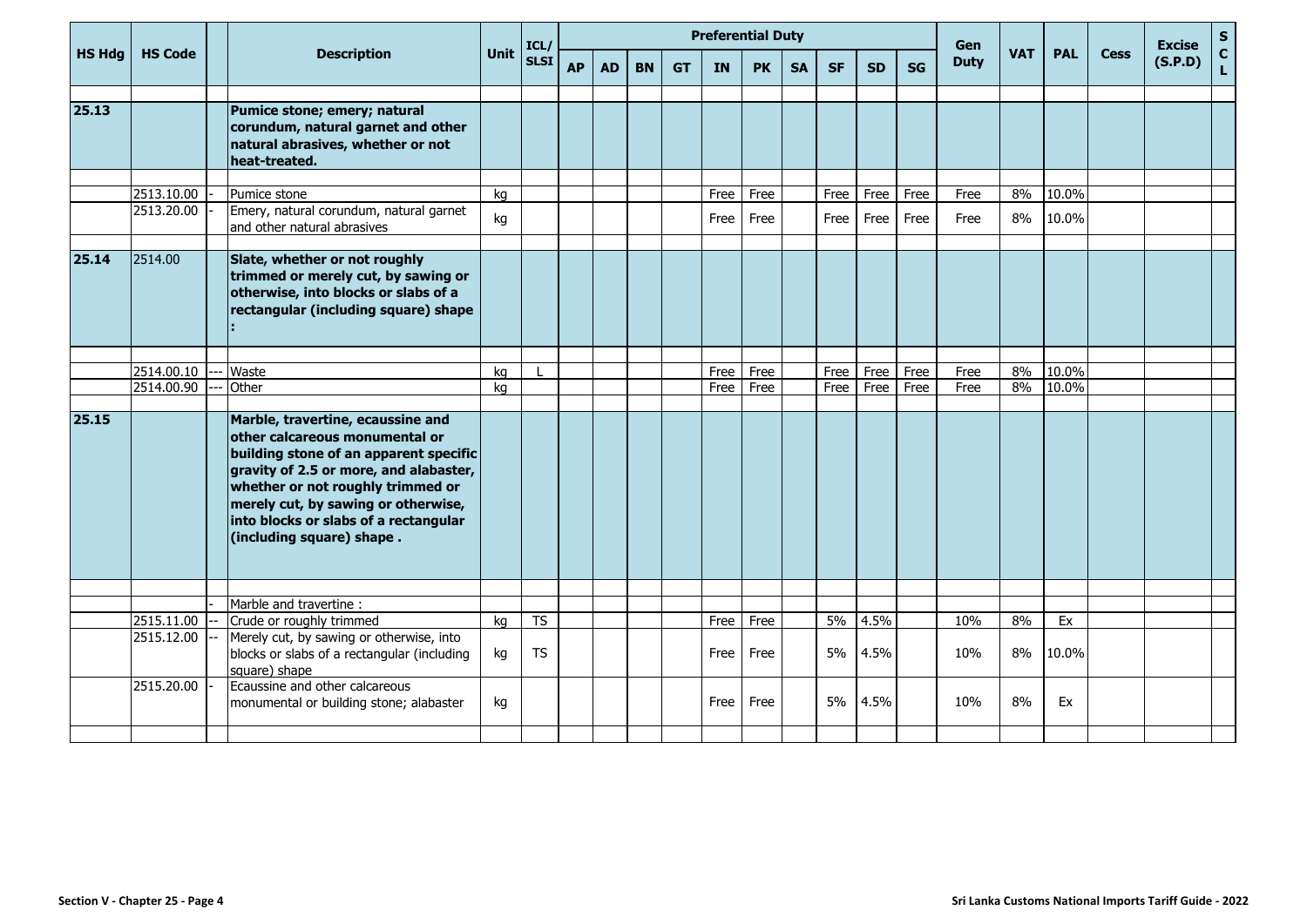|               |                         |                                                                                                                                                                                                                                                                                                                                                                                                                                                                                             |             |                          |           |     |           |           | <b>Preferential Duty</b> |           |           |           |                    |           |                    |            |            |             |                          | S                  |
|---------------|-------------------------|---------------------------------------------------------------------------------------------------------------------------------------------------------------------------------------------------------------------------------------------------------------------------------------------------------------------------------------------------------------------------------------------------------------------------------------------------------------------------------------------|-------------|--------------------------|-----------|-----|-----------|-----------|--------------------------|-----------|-----------|-----------|--------------------|-----------|--------------------|------------|------------|-------------|--------------------------|--------------------|
| <b>HS Hdg</b> | <b>HS Code</b>          | <b>Description</b>                                                                                                                                                                                                                                                                                                                                                                                                                                                                          | <b>Unit</b> | ICL/<br>SLSI             | <b>AP</b> | AD. | <b>BN</b> | <b>GT</b> | <b>IN</b>                | <b>PK</b> | <b>SA</b> | <b>SF</b> | <b>SD</b>          | <b>SG</b> | Gen<br><b>Duty</b> | <b>VAT</b> | <b>PAL</b> | <b>Cess</b> | <b>Excise</b><br>(S.P.D) | $\mathbf{C}$<br>L. |
| 25.16         |                         | Granite, prophyry, basalt, sandstone<br>and other monu-mental or building<br>stone, whether or not roughly<br>trimmed or merely cut, by sawing or<br>otherwise, into blocks or slabs of a<br>rectangular (including square) shape<br>$(+)$ .                                                                                                                                                                                                                                                |             |                          |           |     |           |           |                          |           |           |           |                    |           |                    |            |            |             |                          |                    |
|               |                         | Granite:                                                                                                                                                                                                                                                                                                                                                                                                                                                                                    |             |                          |           |     |           |           |                          |           |           |           |                    |           |                    |            |            |             |                          |                    |
|               | 2516.11.00              | Crude or roughly trimmed                                                                                                                                                                                                                                                                                                                                                                                                                                                                    | kg          | <b>TS</b>                |           |     |           |           | Free                     | Free      |           | 5%        | 4.5%               |           | 10%                | 8%         | 10.0%      |             |                          |                    |
|               | 2516.12.00              | Merely cut, by sawing or otherwise, into<br>blocks or slabs of a rectangular (including<br>square) shape                                                                                                                                                                                                                                                                                                                                                                                    | kg          | <b>TS</b>                |           |     |           |           | Free                     | Free      |           | 5%        | 4.5%               |           | 15%                | 8%         | 10.0%      |             |                          |                    |
|               | 2516.20.00              | Sandstone                                                                                                                                                                                                                                                                                                                                                                                                                                                                                   | kg          | $\overline{\mathsf{TS}}$ |           |     |           |           | Free                     | Free      |           | 5%        | 4.5%               |           | 10%                | 8%         | Ex         |             |                          |                    |
|               | 2516.90.00              | Other monumental or building stone                                                                                                                                                                                                                                                                                                                                                                                                                                                          | kg          | <b>TS</b>                |           |     |           |           | Free                     | Free      |           | 5%        | 4.5%               |           | 10%                | 8%         | 10.0%      |             |                          |                    |
|               |                         |                                                                                                                                                                                                                                                                                                                                                                                                                                                                                             |             |                          |           |     |           |           |                          |           |           |           |                    |           |                    |            |            |             |                          |                    |
| 25.17         |                         | Pebbles, gravel, broken or crushed<br>stone, of a kind commonly used for<br>concrete aggregates, for road<br>metalling or for railway or other<br>ballast, shingle and flint, whether or<br>not heat-treated; macadam of slag,<br>dross or similar industrial waste,<br>whether or not incorporating the<br>materials cited in the first part of the<br>heading; tarred macadam; granules,<br>chippings and powder, of stones of<br>heading 25.15 or 25.16, whether or<br>not heat-treated. |             |                          |           |     |           |           |                          |           |           |           |                    |           |                    |            |            |             |                          |                    |
|               | 2517.10.00              | Pebbles, gravel, broken or crushed stone,                                                                                                                                                                                                                                                                                                                                                                                                                                                   |             |                          |           |     |           |           |                          |           |           |           |                    |           |                    |            |            |             |                          |                    |
|               |                         | of a kind commonly used for concrete<br>aggregates, for road metalling or for<br>railway or other ballast, shingle and flint,<br>whether or not heat-treated                                                                                                                                                                                                                                                                                                                                | kg          |                          |           |     |           |           | Free                     | Free      |           | 5%        | 4.5%               |           | 10%                | 8%         | 10.0%      |             |                          |                    |
|               | 2517.20.00              | Macadam of slag, dross or similar<br>industrial waste, whether or not<br>incorporating the materials cited in<br>subheading 2517.10                                                                                                                                                                                                                                                                                                                                                         | kg          |                          |           |     |           |           | Free                     | Free      |           | 5%        | 5%                 |           | 15%                | 8%         | 10.0%      | 15%         |                          |                    |
|               | 2517.30.00              | Tarred macadam                                                                                                                                                                                                                                                                                                                                                                                                                                                                              | kg          |                          |           |     |           |           | Free                     | Free      |           |           | 5% 4.5%            |           | 10%                | 8%         | 10.0%      |             |                          |                    |
|               |                         | Granules, chippings and powder, of stones<br>of heading 25.15 or 25.16, whether or not<br>heat-treated:                                                                                                                                                                                                                                                                                                                                                                                     |             |                          |           |     |           |           |                          |           |           |           |                    |           |                    |            |            |             |                          |                    |
|               | 2517.41.00 -- Of marble |                                                                                                                                                                                                                                                                                                                                                                                                                                                                                             | kg          |                          |           |     |           |           | Free Free                |           |           |           | Free   Free   Free |           | Free               |            | 8% 10.0%   |             |                          |                    |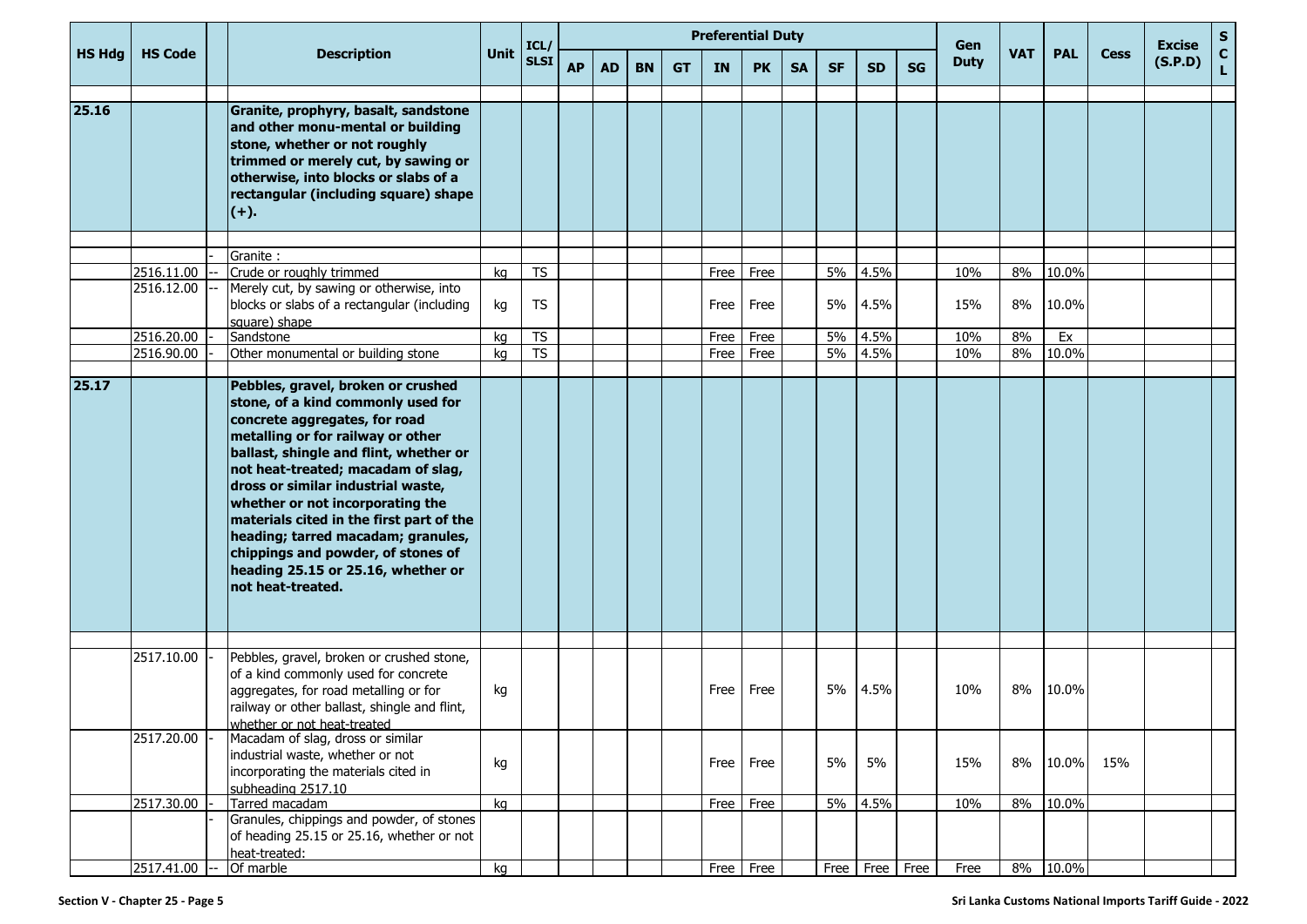|               |                |                                                                                                                                                                                                                                             |             | ICL/        |           |           |           |           |              | <b>Preferential Duty</b> |           |           |           |           | Gen         |            |            |             | <b>Excise</b> | ${\sf s}$          |
|---------------|----------------|---------------------------------------------------------------------------------------------------------------------------------------------------------------------------------------------------------------------------------------------|-------------|-------------|-----------|-----------|-----------|-----------|--------------|--------------------------|-----------|-----------|-----------|-----------|-------------|------------|------------|-------------|---------------|--------------------|
| <b>HS Hdg</b> | <b>HS Code</b> | <b>Description</b>                                                                                                                                                                                                                          | <b>Unit</b> | <b>SLSI</b> | <b>AP</b> | <b>AD</b> | <b>BN</b> | <b>GT</b> | <b>IN</b>    | <b>PK</b>                | <b>SA</b> | <b>SF</b> | <b>SD</b> | <b>SG</b> | <b>Duty</b> | <b>VAT</b> | <b>PAL</b> | <b>Cess</b> | (S.P.D)       | $\mathbf{C}$<br>L. |
|               |                |                                                                                                                                                                                                                                             |             |             |           |           |           |           |              |                          |           |           |           |           |             |            |            |             |               |                    |
|               | 2517.49.00     | Other                                                                                                                                                                                                                                       | kg          |             |           |           |           |           | Free         | Free                     |           | 5%        | 4.5%      |           | 10%         | 8%         | 10.0%      |             |               |                    |
| 25.18         |                | Dolomite, whether or not calcined or<br>sintered, including dolomite roughly<br>trimmed or merely cut, by sawing or<br>otherwise, into blocks or slabs of a<br>rectangular (including square)<br>shape; dolomite ramming mix.               |             |             |           |           |           |           |              |                          |           |           |           |           |             |            |            |             |               |                    |
|               | 2518.10.00     | Dolomite not calcined or sintered                                                                                                                                                                                                           |             |             |           |           |           |           |              |                          |           | 5%        | 4.5%      |           | 10%         | 8%         |            |             |               |                    |
|               | 2518.20.00     | Calcined or sintered dolomite                                                                                                                                                                                                               | kg<br>kg    |             |           |           |           |           | Free<br>Free | Free<br>Free             |           | $5\%$     | 4.5%      |           | 10%         | 8%         | Ex<br>Ex   |             |               |                    |
|               | 2518.30.00     | Dolomite ramming mix                                                                                                                                                                                                                        | ka          |             |           |           |           |           | Free         | Free                     |           | 5%        | 4.5%      |           | 10%         | 8%         | Ex         |             |               |                    |
|               |                |                                                                                                                                                                                                                                             |             |             |           |           |           |           |              |                          |           |           |           |           |             |            |            |             |               |                    |
| 25.19         |                | Natural magnesium carbonate<br>(magnesite); fused magnesia; dead-<br>burned (sintered) magnesia, whether<br>or not containing small quantities of<br>other oxides added before sintering;<br>other magnesium oxide, whether or<br>not pure. |             |             |           |           |           |           |              |                          |           |           |           |           |             |            |            |             |               |                    |
|               |                |                                                                                                                                                                                                                                             |             |             |           |           |           |           |              |                          |           |           |           |           |             |            |            |             |               |                    |
|               | 2519.10.00     | Natural magnesium carbonate (magnesite)                                                                                                                                                                                                     | kg          |             |           |           |           |           | Free         | Free                     |           | Free      | Free      | Free      | Free        | 8%         | 10.0%      |             |               |                    |
|               | 2519.90.00     | Other                                                                                                                                                                                                                                       | ka          |             |           |           |           |           | Free         | Free                     |           | Free      | Free      | Free      | Free        | 8%         | 10.0%      |             |               |                    |
| 25.20         |                | Gypsum; anhydrite; plasters<br>(consisting of calcined gypsum or<br>calcium sulphate) whether or not<br>coloured, with or without small<br>quantities of accelerators or<br>retarders.                                                      |             |             |           |           |           |           |              |                          |           |           |           |           |             |            |            |             |               |                    |
|               | 2520.10.00     | Gypsum; anhydrite                                                                                                                                                                                                                           | kg          |             |           |           |           |           | Free         | Free                     |           | Free      | Free      | Free      | Free        | 8%         | 10.0%      |             |               |                    |
|               | 2520.20.00     | <b>Plasters</b>                                                                                                                                                                                                                             | ka          |             | Free      |           |           |           | Free         | Free                     |           | Free      | Free      | Free      | Free        | 8%         | 10.0%      |             |               |                    |
| 25.21         | 2521.00.00     | Limestone flux; limestone and other<br>calcareous stone, of a kind used for<br>the manufacture of lime or cement.                                                                                                                           | kg          |             |           |           |           |           | Free         | Free                     |           | Free      | Free      | Free      | Free        | 8%         | 10.0%      |             |               |                    |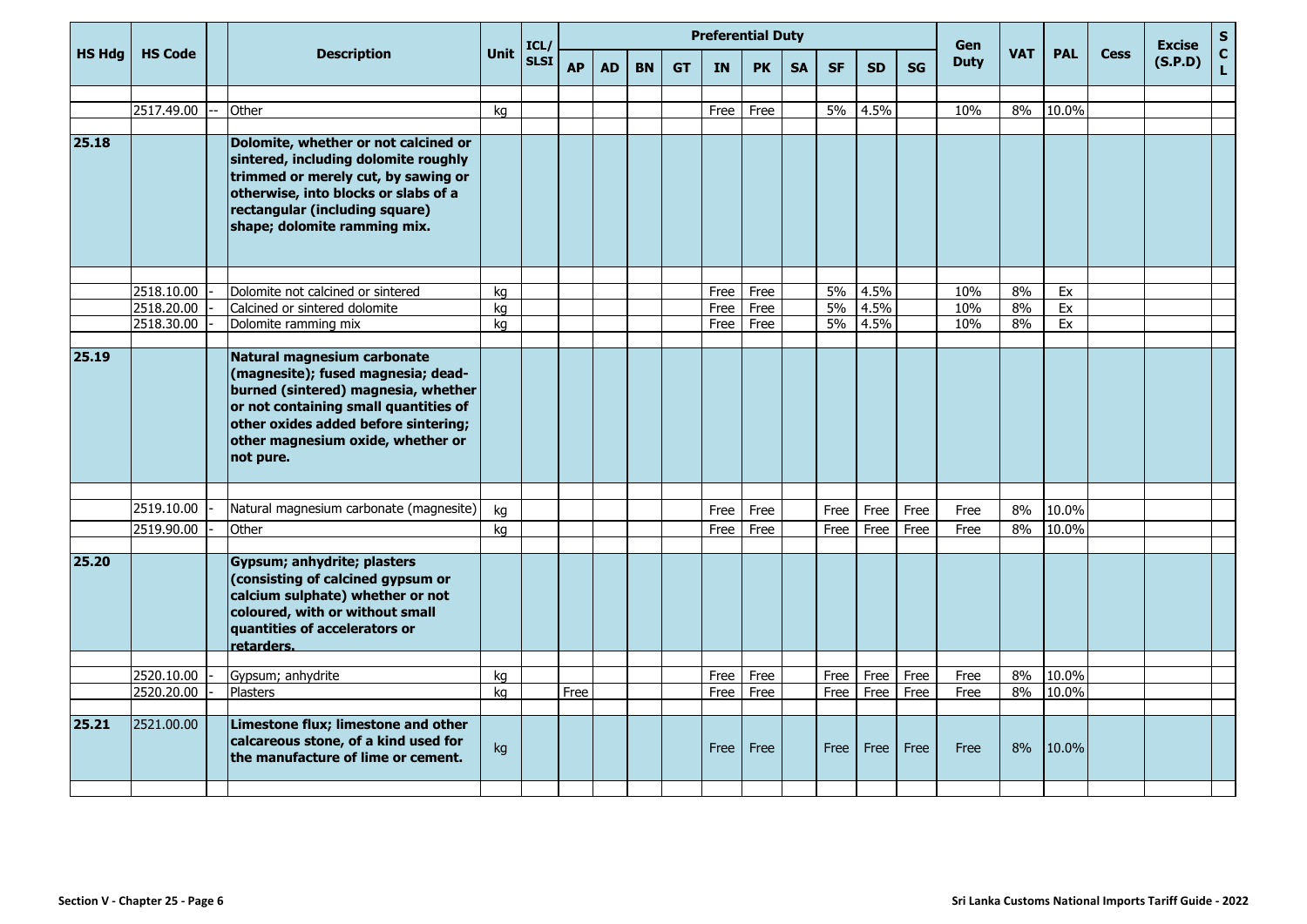|                    |                          |                                                                                                                                                                      |          | ICL/<br><b>SLSI</b> |           |           |           |           | <b>Preferential Duty</b> |              |           |              |              |              | Gen          |            |                |                     | <b>Excise</b> | $\mathbf{s}$       |
|--------------------|--------------------------|----------------------------------------------------------------------------------------------------------------------------------------------------------------------|----------|---------------------|-----------|-----------|-----------|-----------|--------------------------|--------------|-----------|--------------|--------------|--------------|--------------|------------|----------------|---------------------|---------------|--------------------|
| <b>HS Hdg</b>      | <b>HS Code</b>           | <b>Description</b>                                                                                                                                                   | Unit     |                     | <b>AP</b> | <b>AD</b> | <b>BN</b> | <b>GT</b> | <b>IN</b>                | <b>PK</b>    | <b>SA</b> | <b>SF</b>    | <b>SD</b>    | <b>SG</b>    | <b>Duty</b>  | <b>VAT</b> | <b>PAL</b>     | <b>Cess</b>         | (S.P.D)       | $\mathbf{C}$<br>L. |
| $\overline{25.22}$ |                          | Quicklime, slaked lime and hydraulic<br>lime, other than calcium oxide and<br>hydroxide of heading 28.25.                                                            |          |                     |           |           |           |           |                          |              |           |              |              |              |              |            |                |                     |               |                    |
|                    |                          |                                                                                                                                                                      |          |                     |           |           |           |           |                          |              |           |              |              |              |              |            |                |                     |               |                    |
|                    | 2522.10.00<br>2522.20.00 | <b>Quicklime</b><br>Slaked lime                                                                                                                                      | ka<br>ka |                     |           |           |           |           | Free<br>Free             | Free<br>Free |           | Free<br>Free | Free<br>Free | Free<br>Free | Free<br>Free | 8%<br>8%   | 10.0%<br>10.0% |                     |               |                    |
|                    | 2522.30.00               | Hydraulic lime                                                                                                                                                       | kq       |                     |           |           |           |           | Free                     | Free         |           | Free         | Free         | Free         | Free         | 8%         | 10.0%          |                     |               |                    |
|                    |                          |                                                                                                                                                                      |          |                     |           |           |           |           |                          |              |           |              |              |              |              |            |                |                     |               |                    |
| 25.23              |                          | Portland cement, aluminous cement,<br>slag cement, supersulphate cement<br>and similar hyudraulic cements,<br>whether or not coloured or in the<br>form of clinkers. |          |                     |           |           |           |           |                          |              |           |              |              |              |              |            |                |                     |               |                    |
|                    |                          |                                                                                                                                                                      |          |                     |           |           |           |           |                          |              |           |              |              |              |              |            |                |                     |               |                    |
|                    | 2523.10.00               | Cement clinkers                                                                                                                                                      | kg       |                     |           |           |           |           | Free                     | Free         |           | Free         | Free         | Free         | Free         | 8%         | 7.5%           |                     |               |                    |
|                    |                          | Portland cement :                                                                                                                                                    |          |                     |           |           |           |           |                          |              |           |              |              |              |              |            |                |                     |               |                    |
|                    | 2523.21.00               | White cement, whether or not artificially<br>coloured                                                                                                                | kg       |                     |           |           |           |           | Free                     | Free         |           | Free         | Free         |              | Free         | 8%         | 10.0%          | $Rs. 2/=$<br>per kg |               |                    |
|                    | 2523.29                  | Other:                                                                                                                                                               |          |                     |           |           |           |           |                          |              |           |              |              |              |              |            |                |                     |               |                    |
|                    | 2523.29.10               | Water-proof cement, boiler cement and<br>similar compositions                                                                                                        | kg       |                     |           |           |           |           | Free                     | Free         |           | Free         | Free         |              | Free         | 8%         | 10.0%          | $Rs. 2/=$<br>per kg |               |                    |
|                    | 2523.29.20               | Other portland cement imported in<br>packings of 50 kg and below                                                                                                     | kg       | S                   |           |           |           |           | Free                     | Free         |           | Free         | Free         |              | Free         | 8%         | 10.0%          | $Rs. 3/=$<br>per kg |               |                    |
|                    | 2523.29.30               | Other portland cement imported in<br>packings of over 50 kg or in bulk                                                                                               | kg       | S                   |           |           |           |           | Free                     | Free         |           | Free         | Free         |              | Free         | 8%         | 10.0%          | $Rs. 2/=$<br>per kg |               |                    |
|                    | 2523.30.00               | Aluminous cement                                                                                                                                                     | kg       | S                   |           |           |           |           | Free                     | Free         |           | Free         | Free         | Free         | Free         | 8%         | 10.0%          |                     |               |                    |
|                    | 2523.90.00               | Other hydraulic cements                                                                                                                                              | ka       | S                   |           |           |           |           | Free                     | Free         |           | Free         | Free         | Free         | Free         | 8%         | 10.0%          |                     |               |                    |
|                    |                          |                                                                                                                                                                      |          |                     |           |           |           |           |                          |              |           |              |              |              |              |            |                |                     |               |                    |
| 25.24              |                          | Asbestos.                                                                                                                                                            |          |                     |           |           |           |           |                          |              |           |              |              |              |              |            |                |                     |               |                    |
|                    |                          |                                                                                                                                                                      |          |                     |           |           |           |           |                          |              |           |              |              |              |              |            |                |                     |               |                    |
|                    | 2524.10.00               | Crocidolite                                                                                                                                                          | kq       | B                   |           |           |           |           | Free                     | Free         |           | 5%           | 4.5%         |              | 10%          | 8%         | 10.0%          |                     |               |                    |
|                    | 2524.90<br>2524.90.10    | Other<br>Other amphiboles                                                                                                                                            | kq<br>kq | B                   |           |           |           |           | Free                     | Free         |           | Free         | Free         | Free         | Free         | 8%         | 10.0%          |                     |               |                    |
|                    | 2524.90.20               | Chrysotile                                                                                                                                                           | kq       |                     |           |           |           |           | Free                     | Free         |           | Free         | Free         | Free         | Free         | 8%         | 10.0%          |                     |               |                    |
|                    | 2524.90.90               | Other                                                                                                                                                                | kq       |                     |           |           |           |           | Free                     | Free         |           | Free         | Free         | Free         | Free         | 8%         | 10.0%          |                     |               |                    |
|                    |                          |                                                                                                                                                                      |          |                     |           |           |           |           |                          |              |           |              |              |              |              |            |                |                     |               |                    |
| 25.25              |                          | Mica, including splittings; mica<br>waste.                                                                                                                           |          |                     |           |           |           |           |                          |              |           |              |              |              |              |            |                |                     |               |                    |
|                    |                          |                                                                                                                                                                      |          |                     |           |           |           |           |                          |              |           |              |              |              |              |            |                |                     |               |                    |
|                    | 2525.10.00               | Crude mica and mica rifted into sheets or<br>splittings                                                                                                              | kg       |                     |           |           |           |           | Free                     | Free         |           | 5%           | 4.5%         |              | 10%          | 8%         | Ex             |                     |               |                    |
|                    | 2525.20.00               | Mica powder                                                                                                                                                          | kg       |                     |           |           |           |           | Free                     | Free         |           |              | 5% 4.5%      |              | 10%          | 8%         | 10.0%          |                     |               |                    |
|                    | 2525.30.00               | Mica waste                                                                                                                                                           | kg       |                     |           |           |           |           |                          | Free Free    |           |              | 5% 4.5%      |              | 10%          | 8%         | 10.0%          |                     |               |                    |
|                    |                          |                                                                                                                                                                      |          |                     |           |           |           |           |                          |              |           |              |              |              |              |            |                |                     |               |                    |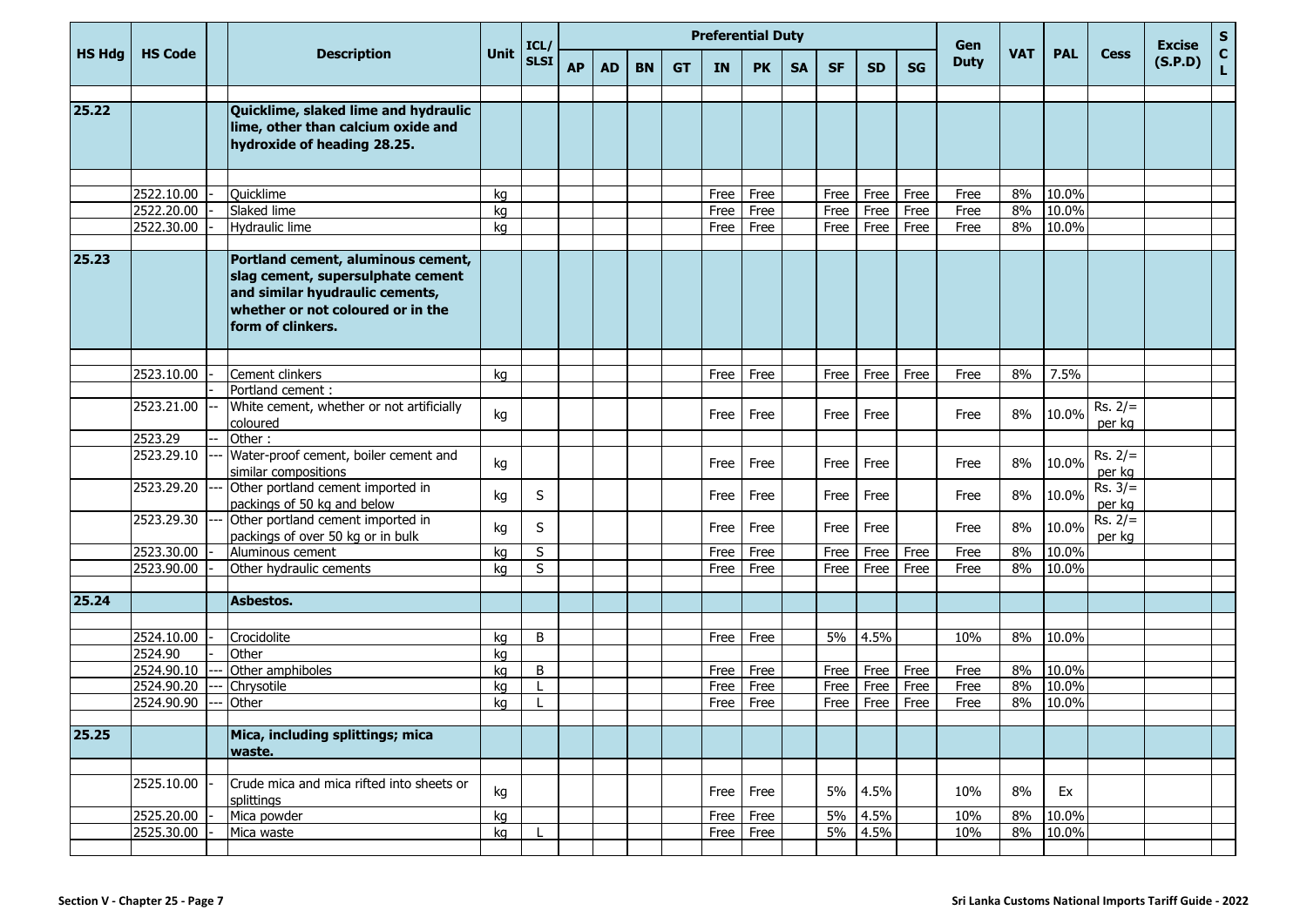|               |                          |       |                                                                                                                                                                                                                                                |             |              |           |           |           |           |              | <b>Preferential Duty</b> |           |              |              |              | Gen          |            |                   |             | <b>Excise</b> | ${\sf s}$                   |
|---------------|--------------------------|-------|------------------------------------------------------------------------------------------------------------------------------------------------------------------------------------------------------------------------------------------------|-------------|--------------|-----------|-----------|-----------|-----------|--------------|--------------------------|-----------|--------------|--------------|--------------|--------------|------------|-------------------|-------------|---------------|-----------------------------|
| <b>HS Hdg</b> | <b>HS Code</b>           |       | <b>Description</b>                                                                                                                                                                                                                             | <b>Unit</b> | ICL/<br>SLSI | <b>AP</b> | <b>AD</b> | <b>BN</b> | <b>GT</b> | <b>IN</b>    | <b>PK</b>                | <b>SA</b> | <b>SF</b>    | <b>SD</b>    | <b>SG</b>    | <b>Duty</b>  | <b>VAT</b> | <b>PAL</b>        | <b>Cess</b> | (S.P.D)       | $\mathbf{C}$<br>$\mathbf L$ |
| 25.26         |                          |       | Natural steatite, whether or not<br>roughly trimmed or merely cut, by<br>sawing or otherwise, into blocks or<br>slabs of a rectangular (including<br>square) shape; talc.                                                                      |             |              |           |           |           |           |              |                          |           |              |              |              |              |            |                   |             |               |                             |
|               | 2526.10.00<br>2526.20.00 |       | Not crushed, not powdered<br>Crushed or powdered                                                                                                                                                                                               | kg<br>kg    |              | Free      |           |           |           | Free<br>Free | Free<br>Free             |           | Free<br>Free | Free<br>Free | Free<br>Free | Free<br>Free | 8%<br>8%   | 10.0%<br>10.0%    |             |               |                             |
| [25.27]       |                          |       |                                                                                                                                                                                                                                                |             |              |           |           |           |           |              |                          |           |              |              |              |              |            |                   |             |               |                             |
| 25.28         |                          |       | <b>Natural borates and concentrates</b><br>thereof (whether or not calcined),<br>but not including borates separated<br>from natural brine; natural boric acid<br>containing not more than 85% of<br>$H_3BO_3$ . calculated on the dry weight. |             |              |           |           |           |           |              |                          |           |              |              |              |              |            |                   |             |               |                             |
|               | 2528.00.10               |       | Natural sodium borates and concentrates                                                                                                                                                                                                        |             |              |           |           |           |           |              |                          |           |              |              |              |              |            |                   |             |               |                             |
|               |                          |       | thereof (whether or not calcined)                                                                                                                                                                                                              | kg          |              |           |           |           |           | Free         | Free                     |           | Free         | Free         | Free         | Free         | 8%         | Ex                |             |               |                             |
|               | 2528.00.90               |       | Other                                                                                                                                                                                                                                          | kg          |              |           |           |           |           | Free         | Free                     |           | Free         | Free         | Free         | Free         | 8%         | Ex                |             |               |                             |
| 25.29         |                          |       | Feldspar; leucite, nepheline and<br>nepheline syenite; fluorspar.                                                                                                                                                                              |             |              |           |           |           |           |              |                          |           |              |              |              |              |            |                   |             |               |                             |
|               | 2529.10                  |       | Feldspar:                                                                                                                                                                                                                                      |             |              |           |           |           |           |              |                          |           |              |              |              |              |            |                   |             |               |                             |
|               | 2529.10.10               |       | Waste                                                                                                                                                                                                                                          | kg          |              |           |           |           |           | Free         | Free                     |           | 5%           | 4.5%         |              | 10%          | 8%         | 10.0%             |             |               |                             |
|               | 2529.10.90               |       | Other                                                                                                                                                                                                                                          | kg          |              |           |           |           |           | Free         | Free                     |           | 5%           | 4.5%         |              | 10%          | 8%         | 10.0%             |             |               |                             |
|               |                          |       | Fluorspar:                                                                                                                                                                                                                                     |             |              |           |           |           |           |              |                          |           |              |              |              |              |            |                   |             |               |                             |
|               | 2529.21                  |       | Containing by weight 97% or less of<br>calcium fluoride :                                                                                                                                                                                      |             |              |           |           |           |           |              |                          |           |              |              |              |              |            |                   |             |               |                             |
|               | 2529.21.10               |       | Waste                                                                                                                                                                                                                                          | kg          |              |           |           |           |           | Free         | Free                     |           | 5%           | 4.5%         |              | 10%          | 8%         | 10.0%             |             |               |                             |
|               | 2529.21.90<br>2529.22.00 | $---$ | Other<br>Containing by weight more than 97% of<br>calcium fluoride                                                                                                                                                                             | kg<br>kg    |              |           |           |           |           | Free<br>Free | Free<br>Free             |           | 5%<br>5%     | 4.5%<br>4.5% |              | 10%<br>10%   | 8%         | 8% 10.0%<br>10.0% |             |               |                             |
|               | 2529.30                  |       | Leucite; nepheline and nepheline syenite :                                                                                                                                                                                                     |             |              |           |           |           |           |              |                          |           |              |              |              |              |            |                   |             |               |                             |
|               | 2529.30.10               |       | Waste                                                                                                                                                                                                                                          | kg          |              |           |           |           |           |              | Free Free                |           | Free         | Free         | Free         | Free         | 8%         | 10.0%             |             |               |                             |
|               | 2529.30.90               |       | Other                                                                                                                                                                                                                                          | kg          |              |           |           |           |           |              | Free Free                |           | Free         | Free         | Free         | Free         |            | 8% 10.0%          |             |               |                             |
|               |                          |       |                                                                                                                                                                                                                                                |             |              |           |           |           |           |              |                          |           |              |              |              |              |            |                   |             |               |                             |